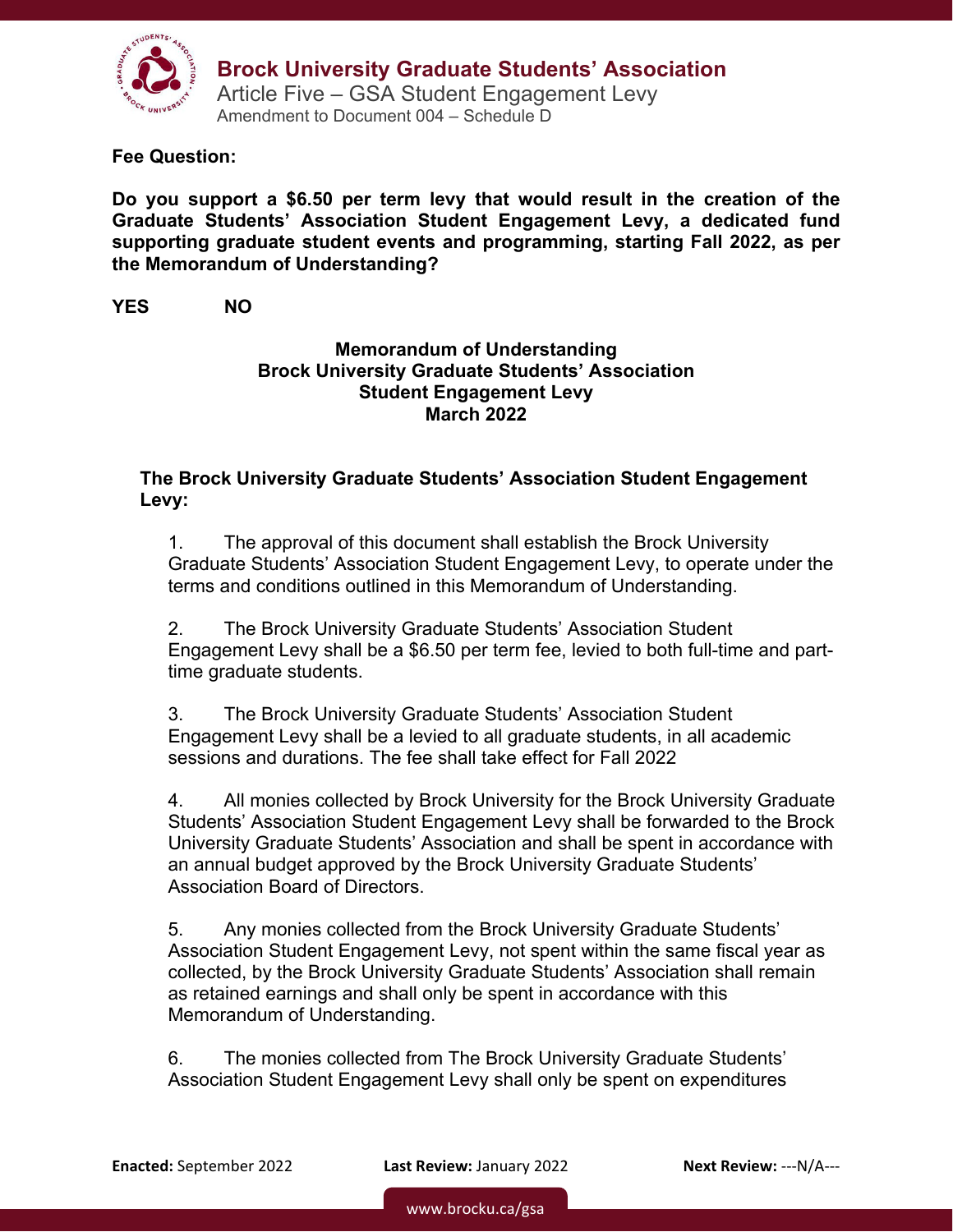

# **Brock University Graduate Students' Association**

Article Five – GSA Student Engagement Levy Amendment to Document 004 – Schedule D

directly related to the establishment, operation, management, services and programing outlined in this Memorandum of Understanding.

7. The Brock University Graduate Students' Association Student Engagement Levy may increase annually, subject to provisions and stipulations within the GSA Bylaws. Such an increase shall be subject to approval from the Brock University Graduate Students' Association Board of Directors. Increases shall take place effective May 1st of each year, beginning no sooner than May 2023. Any fee increases must be communicated to Brock University by the end of February in the year the any fee changes are due to take effect.

### **Purpose of the Brock University Graduate Students' Association Student Engagement Levy:**

8. This fee is to be used only on items identified within this Memorandum, upon approval by the appropriate governing body of the Brock University Graduate Students' Association.

9. This fee may be spent by the Brock University Graduate Students' Association on items including, but is not limited to:

a. Graduate Club Support, which may include: Administration for club access, additional club funding and any other operational expenses associated with creating, maintaining and operating graduate student clubs,

b. Event Programming, which may include: Acts, production, equipment rental, space rental, security/emergency services, transportation, wellness initiatives, small scale programming, equipment purchase/repair, guest speakers, legal clinics, financial literacy programs, graduate transition programming and any other event or program hosted by or in conjunction with the GSA that is focused on graduate students, c. Human Resources, which may include: All expenses covering wages, salaries, benefits, reporting and professional development of employees, staff or volunteers of the GSA whose roles are focused on

providing events, programing and other services, d. Other Expenses, which may include: any costs associated with

planning, holding, facilitating events as well as promotional materials and related expenses as required, including Programming and Partnership, on an as needed basis.

10. This fee shall be spent in accordance with all relevant policies and procedures passed by the Brock University Graduate Students' Association.

## **Transfer of Fees:**

**Enacted:** September 2022 **Last Review:** January 2022 **Next Review:** ‐‐‐N/A‐‐‐